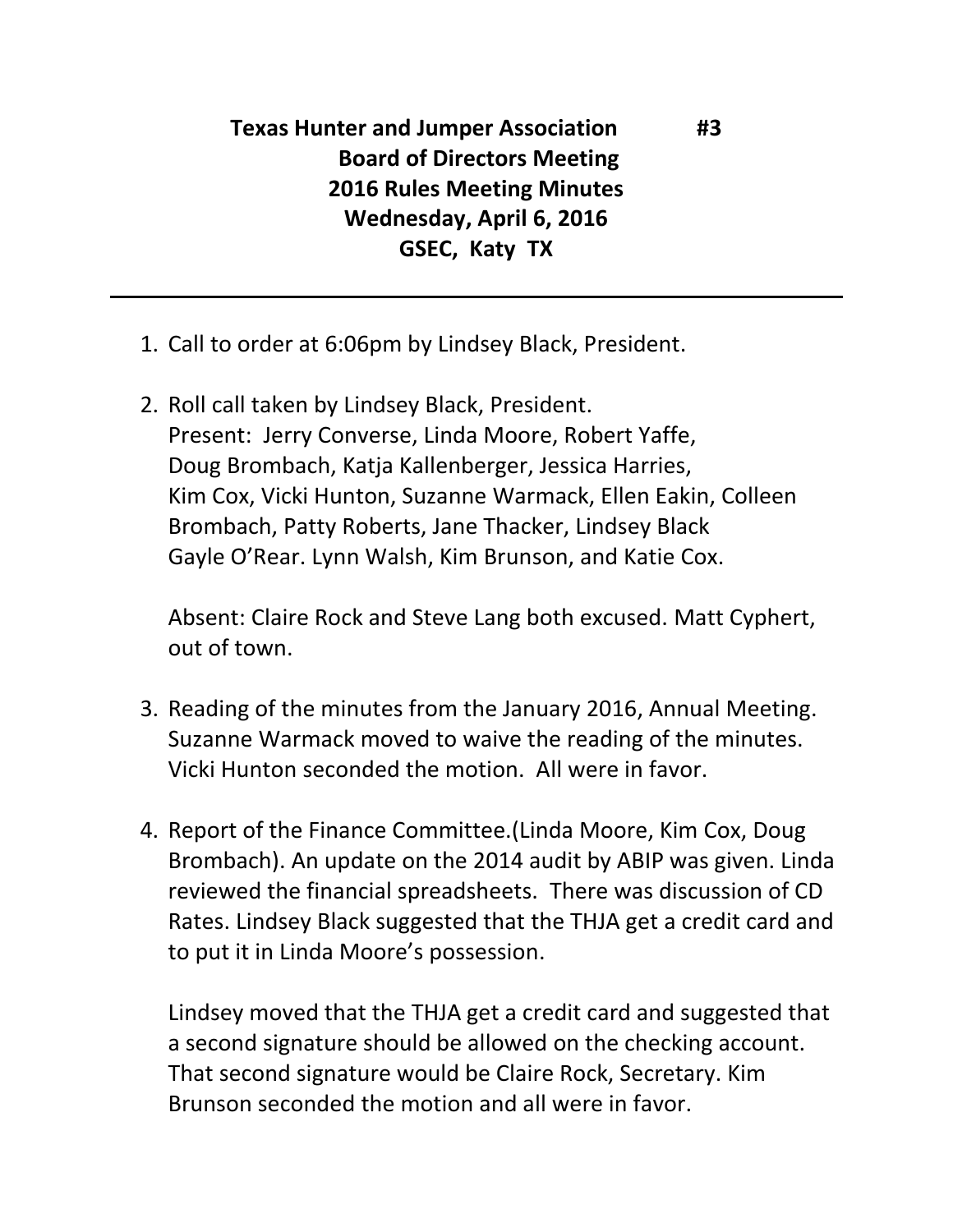Lindsey Black requested that we break out the "miscellaneous" charges to show specifics.

5. Report of the Rule Book Committee by Jerry Converse. Jerry noted that the current Rule Book is on the THJA Web Site. There was discussion regarding current by-laws including discussion about membership requirements for show secretaries. Jerry will look into the wording of this requirement and report back.

There was additional discussion about A and AA designations. It was suggested that we re-visit how we designate these ratings and refer back to the USEF/ and USHJA Guidelines so we match their specifications more closely.

6. Report of the Nominating Committee by Katja Kallenberger. Katja. There was discussion about Ashley Hyten and Bill Chamblee with respect to their board positions and their attendance. It was also noted that the following positions would be expiring at the end of 2016: 2C Jerry Converse, 5S Lynn Walsh, 8N Susie Backer (already resigned), 11AL Kim Cox, 14 AL Katie Cox, 17 AL Colleen Brombach, 20A: Claire Rock. Those present suggested they would remain on the Board. Bob Brawly and Brittany Hildebrand were suggested as potential future nominees.

Doug Brombach and Jerry Converse discussed the nomination process as described in the by-laws with regard to notification.

7. Report of the Prize List Committee by Linda Moore. There was discussion about the possibility of adding a THJA recording fee to prize lists in lieu of the non-member fees we collected in the past. We agreed to get sample entry forms from CPHC to see how they work around the new USHJA rule. Lindsey suggested we do a three year comparison on membership and the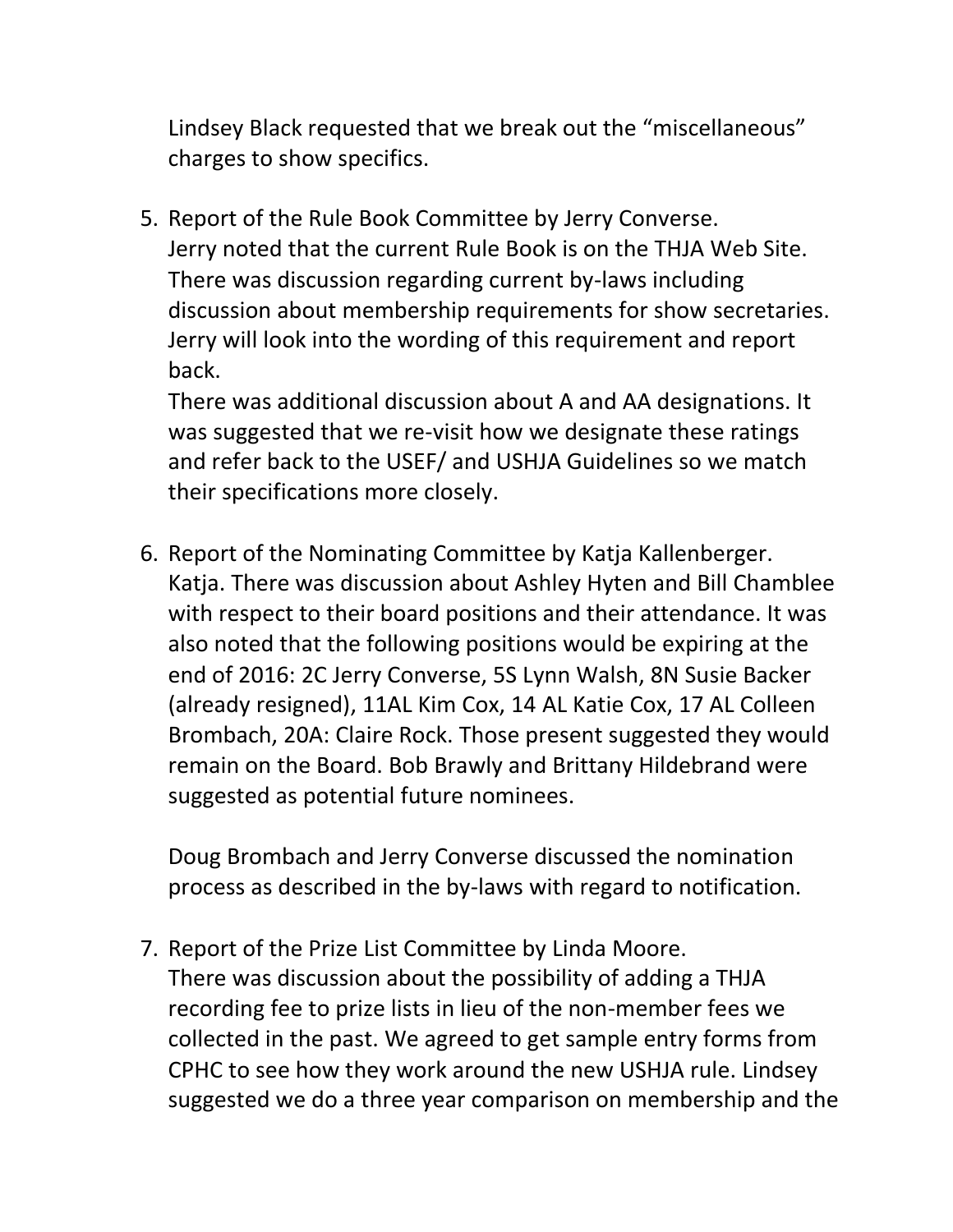collection of nonmember fees. Income is down a bit without the nonmember fees.

There was discussion about fines levied against two show managers for tardiness. One paid his fine. The other had not paid as of the date of the meeting. There was discussion about whether to revoke the A rating. Lindsey moved to pull the rating for the upcoming show if there was a failure to pay the current fine. Colleen seconded the motion. All in favor except Kim Brunson who suggested the rating be pulled for the show in question. Lindsey offered to call the show manager in question and give him a chance to pay the fine before pulling the rating on his upcoming show.

- 8. Report of the Show Standards Committee was included with item 7.
- 9. Report of the Sponsorship Committee by Patty Roberts. There was discussion about the THJA Handy Hunter and Child/Adult Jumper classes. There was discussion of sponsorship requests and amounts granted.

Katja asked if we might consider sponsoring some classes at B or C rated shows suggesting it would raise our visibility a bit.

Jessica suggested we look into supplying caps or shirts to give out at THJA sponsored parties. Lindsey seconded the motion. There was discussion about door prizes and using AJ Designs for embroidery services. Colleen moved that we look into getting pricing. Katja seconded the motion. All in favor.

10. Report on the Web Site and information systems by Robert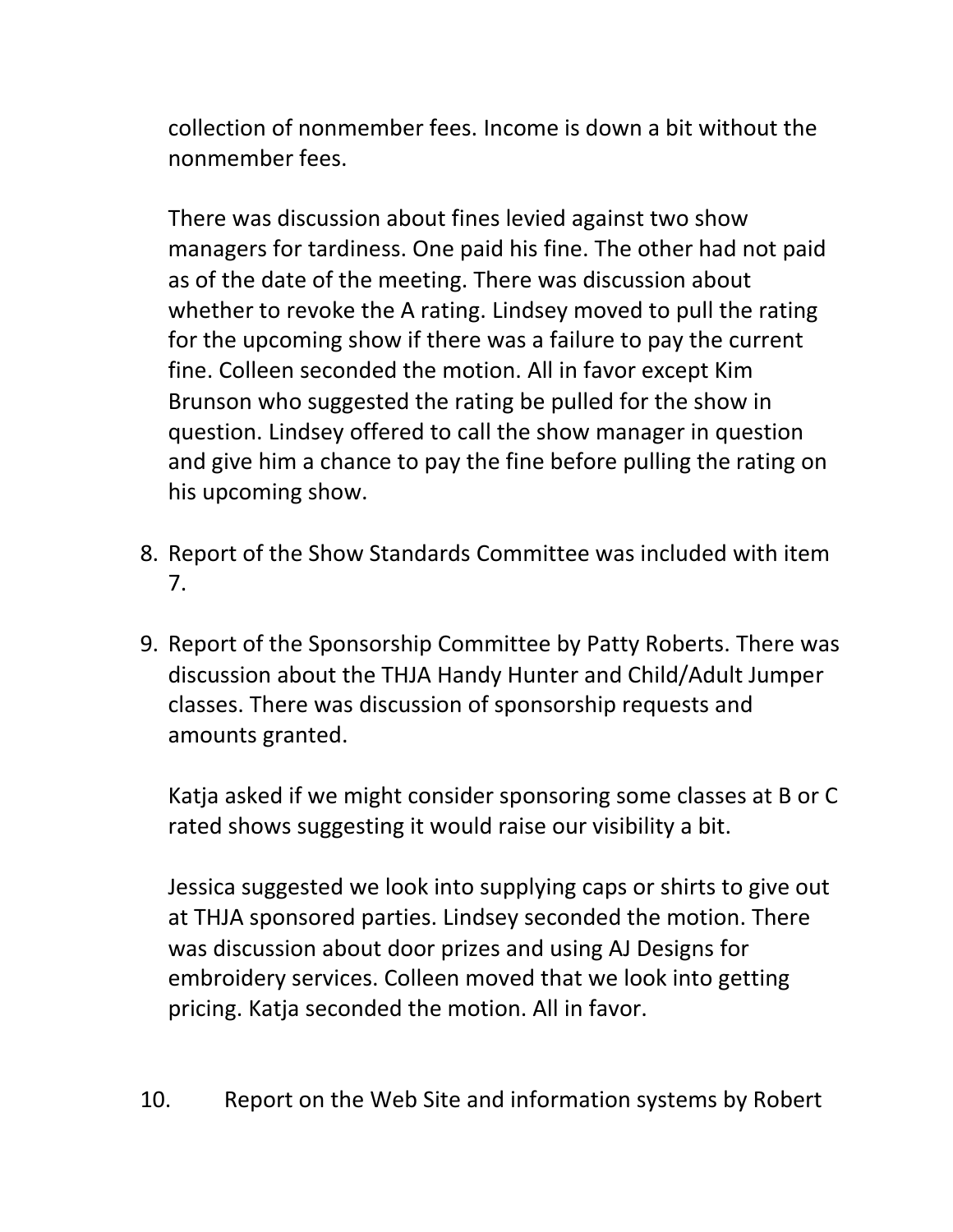Yaffe. Robert noted that there was a security breach about six months ago. The problem was cleaned up and new encryption put in place. He also discussed some additional PayPal security measures that are now in place.

- 11. Report on USEF and USHJA News by Lynn Walsh, Patty Roberts and Colleen Brombach. There was discussion about the new USEF drug rules that took place on December 1, 2015. The new Pre-Green split was discussed along with high performance divisions. The allowance of black stirrup irons in Equitation was discussed. Also noteworthy was the 12 show qualifying period for medals.
- 12. Report on the Annual Awards Banquet by Vicki Hunton. The location for the 2016 Banquet will be at Marriott Town Center in Sugarland. There was discussion about possible prizes and a suggestion of offering a Trainer's Trip being awarded.
- 13. Other Agenda items:
	- a.) The bronze thank you gift for the Hildebrand's was well received during the presentation at the Pin Oak Grand Prix.
	- b.) Recognition of the Take 2 Thoroughbred program by THJA per Suzanne Warmack. Suzanne reported on her recent conversation with the Take 2 organizer. Texas has by far the largest number of shows offering the Take 2 divisions. Organizers would like to discuss, further, how to recognize those TB's in Zone 7 at the THJA Banquet. There was some discussion on logistics and responsibilities.